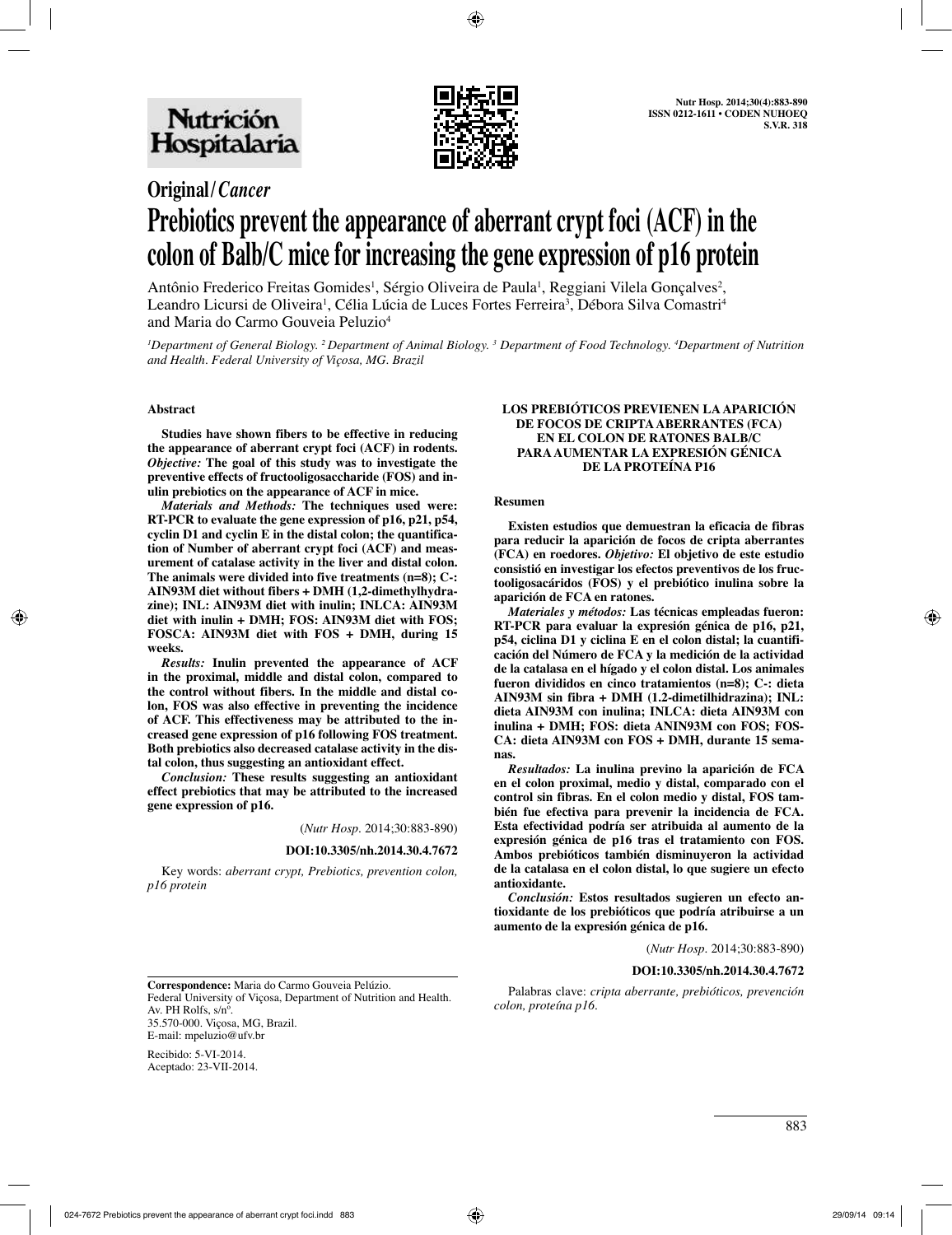#### **Introduction**

Aberrant crypt foci (ACF) are preneoplastic lesions localized in the mucosa and exhibit morphological changes such as dysplasia and abnormal proliferation. ACF can be observed and quantified microscopically, acting as a marker for the risk of developing colorectal cancer1,2. With time, the lesions become more noticeable and less differentiated, acquiring the phenotype of a cancer with metastases<sup>3</sup>.

Prebiotics are defined as a non-digestible food ingredient that benefits the host by selective stimulation, growth and activity of a limited number of bacteria in the colon, thus improving the host's health. In animals and humans, prebiotics are selectively used by bifidobacteria to improve the intestinal microbiota leading for a composition of beneficial microorganisms. Prebiotics also decrease the oxidative stress and they increase the catalase activity in the bowel, after producing butyrate, which is a short-chain fatty acid<sup>4</sup>.

Prebiotics may also reduce the risk of the development of the colon cancer, by direct and indirect mechanisms. The direct mechanisms influence on the growth of lactic acid bacteria and bifidobacteria providing inhibitory effect in many bacteria, which produce carcinogenic enzymes. Indirect effects include the production of protective metabolites, such as butyrate<sup>5,6</sup>. The Prebiotics of proven efficacy and commercially available are inulin and fructooligosaccharide (FOS), both considered as conventional food, food ingredients or fibers in different countries<sup>7</sup>.

#### **Objective**

Given the proven beneficial effects of the use of prebiotics as a component of diet, this study was aimed to investigating the preventive effect of soluble fibers, fructooligosaccharide (FOS) and Inulina in mice on the appearance of ACF in mice treated with DMH.

#### **Material and Methods**

#### *Animals and diets*

Forty 12-wekk old, male Balb/C mice weighing approximately 25 grams, from the Federal University of Viçosa (UFV) were used. During the experiment, the animals were allocated in individual cages that the cleaned daily and maintained in environment with temperature ( $22^{\circ}$ C $\pm 2^{\circ}$ C), humidity (60-70%) and illumination (12-h light/dark cycles) controlled. The animals were divided into five treatments (n=8); C-: AIN93M diet without fibers + DMH; INL: AIN93M diet with inulin; INLCA: AIN93M diet with inulin + DMH; FOS: ANIN93M diet with FOS; FOSCA: AIN93M diet with FOS + DMH. Animals were given *ad libitum* water and modified AIN93M diet<sup>8</sup>, with 10% FOS prebiotics or inulin replacing cellulose and fiber-free diet during 15 weeks. The experiment was conducted according to the Guiding Principles in the Use of Animals Ethics Committee of the Department of Veterinary Medicine of Universidade Federal de Viçosa (registration 169/2009/ DVT).

#### *Induction of the appearance of ACF with the administration of 1,2-dimethylhydrazine (DMH) and material collection*

Pre-neoplasic colorectal lesions were induced by intraperitoneal injection once a week of 20 mg/kg body weight DMH for 8 weeks. DMH was dissolved in 0.9% saline solution containing 1 mM EDTA and 10 mM sodium citrate, pH 8. Seven weeks after the last DMH administration, the animals were euthanized by  $CO<sub>2</sub>$  asphyxiation<sup>9</sup>. The large intestine of the animals was removed from the cecum to the anus for counting ACF. Catalase activity was measured in the distal colon and liver of the animals for evaluation of the oxidative stress caused by the administration of DMH. The mRNA for cyclin-D1, cyclin-E, p16, p21, and p53 was also quantified in the distal colon to evaluate the gene expression of these proteins.

#### *Tissue preparation for ACF counting*

After removal, the large intestine was washed in phosphate-buffered saline (PBS) solution, opened along the mesenteric margin, placed in paraffin plates with the mucous facing the top of the plate, and fixed in Carson's formalin for 24 hours. Once set, the large intestine was measured and divided into three equal fragments, called proximal, middle, and distal, in relation to the cecum. Then, the fragments were stained with 0.1% methylene blue solution for 2 minutes. The assessment of ACF was performed using a BX-60® light microscope (Olympus, Tokyo, Japan) at 40x and 100x magnification. The ACF were counted across the mucosal surface of the large intestine, cecum to rectum, by two observers in a double-blind manner. ACF categorization was based on the number of aberrant crypts per focus: foci with fewer than or equal to three crypts (ACF≤3) and foci with more than three crypts  $(ACF>3)^{10}$ .

#### *Catalase activity in the liver and distal colon*

For the analysis of catalase activity (CAT), the liver and distal colon of mice were macerated in phosphate buffer, resulting in an homogenate that was packaged in an Eppendorf tube, and centrifuged at 6000 g at 4 ºC for 10 minutes. Then, the supernatant was collected. Subsequent to centrifugation, the homogenate of the liver and distal colon was used to measure CAT. CAT was evaluated by measuring the rate of hydrogen peroxide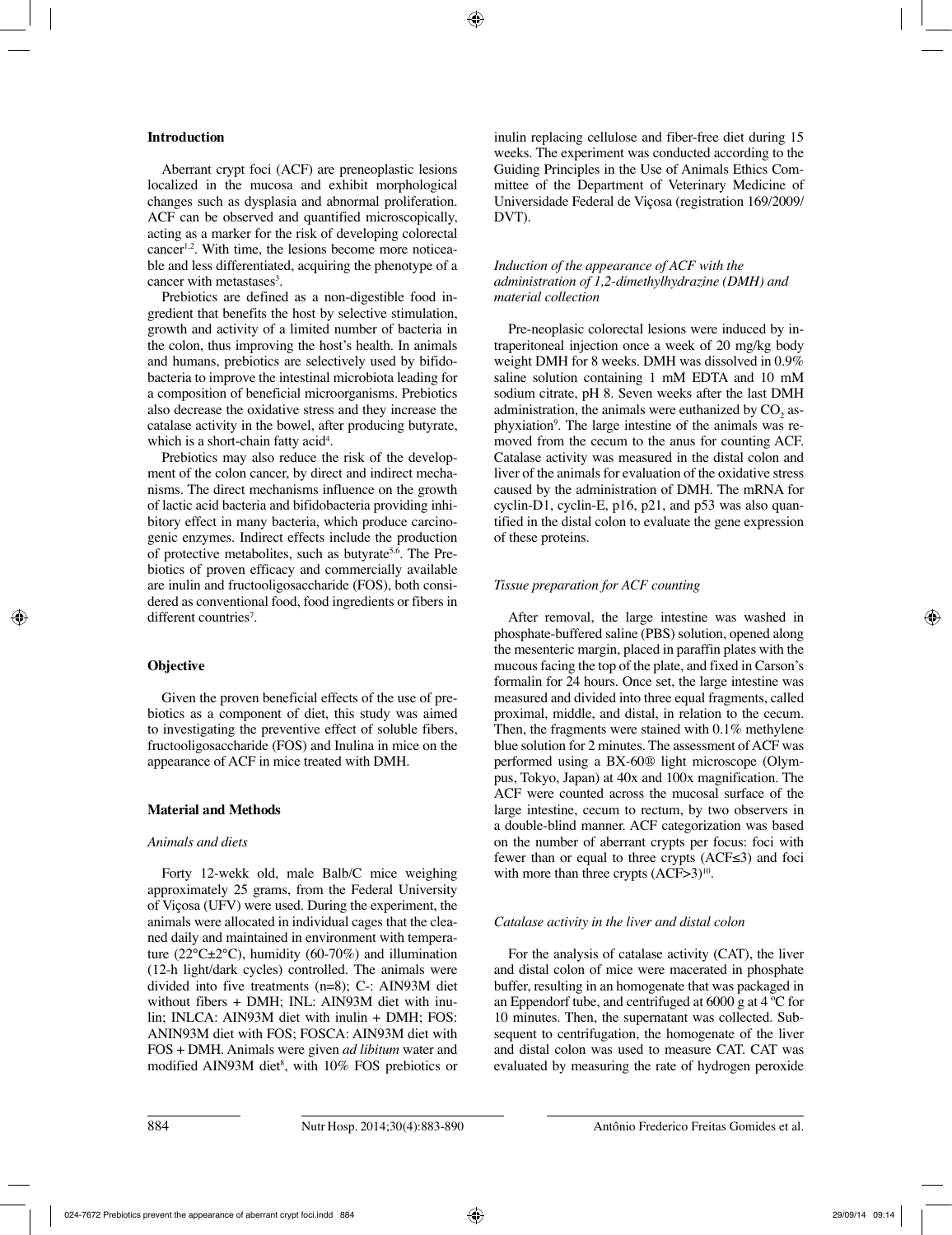decomposition<sup>11</sup>. Total protein levels were measured using the Bradford method<sup>12</sup>.

### *Processing of the spleen to quantify CD4 and CD8 cells*

After the mice's euthanasia, the spleens were collected, macerated in PBS, and centrifuged for 10 minutes at 1600 g at 4°C. Then, the supernatant was discarded and the pellets containing the splenocytes and red blood cells were diluted in cold lysis buffer (0.16M NH4Cl; 0.7M Tris HCl, pH 7.5; 2 mM EDTA) and incubated at room temperature for 4 minutes in the dark to lyse the red blood cells. After this step, 8 ml of incomplete RPMI-16 mean with 2 mM of EDTA was added and the cellular suspension was centrifuged for 10 minutes at 1600 g at 4°C. After centrifugation, pellets of splenocytes were resuspended in 3 ml of complete RPMI-1640 and the cells were counted in a Neubauer chamber. Flow cytometry was used to quantify the CD4 and CD8 cells. The antibodies used were acquired from BD Pharmingen, NJ USA (anti-CD44-PE Cy5.5) and Caltag Laboratories, Thailand (anti-CD4-FITC and anti-CD8- FITC). Cells extracted from the spleens of animals from all treatments were incubated with a mixture of antibodies containing anti-CD4+ or anti-CD8+ to evaluate the expression of CD4 and CD8 cells, respectively. After 2 hours of incubation, the samples were centrifuged at 1500 g for 10 minutes and resuspended in PBS with 1% formaldehyde. Samples were analyzed in a GUAVA flow cytometer (Guava EasyCyte Mini System, Millipore, Billerica, MA) and data were analyzed using the Guava CytoSoft 4.2.1 software<sup>13</sup>.

### *Organ weights*

After seven weeks from the last DMH application, when animals were euthanized, we weighed the liver, heart and kidney.

#### *Quantification of Bifidobacterium spp., Clostridium spp. and total anaerobes*

*Bifidobacterium spp.* was determined in gar MRS + NPML14 and total anaerobes were determined on Wilkins-Chalgren Agar. The plated samples containing total anaerobes and *Bifidobacterium spp*. were incubated at 37 ºC in an anaerobic chamber (Gas Pak System – BBL, Sparks, USA) for 48 hours and 72 hours, respectively. For counting *Clostridium spp.*, we used Reinforced Clostridial Medium (RCM) agar. The plated samples were incubated at 37ºC in an anaerobic chamber (Gas Pak Sys $tem - BBL$ , Sparks, USA) for 48 hours<sup>15</sup>. The analyses were conducted in duplicate and the results for counting *Bifidobacterium spp*. colonies, total anaerobes, and *Clostridium spp*. were expressed in  $Log_{10}$  CFU/g.

#### **RT-PCR:**

#### *Extraction of mRNA and quantitative analysis of gene expression of cyclin-E, cyclin-D1, p16, p21, and p53 proteins*

RNA was extracted after the maceration of the distal colon in an Eppendorf tube using TRIzol® (Invitrogen, CA, USA). We briefly homogenized 500 mL of the sample with 750 mL TRIzol® and the mixture was incubated at room temperature for 5 minutes. Then, we added 300 mL of chloroform, manually agitating the tubes for 15 minutes and incubating them at room temperature for 2 more minutes. The samples were centrifuged at 12,000 g for 15 minutes at  $4^{\circ}$ C. The transparent aqueous phase was subsequently separated and transferred to another tube. We then added 350 mL of isopropanol and the samples were incubated at room temperature for 10 minutes to promote the precipitation of RNA and then, they underwent centrifugation for 10 minutes at 4°C. The pellets were washed with 750 mL ethanol (75%), centrifuged for 10 minutes at 7,500 g and dried at room temperature for 30 minutes. When dried, pellets were resuspended in 20 mL diethylpyrocarbonate (DEPC)-treated water. Approximately 10 mg of each total RNA was used to synthesize the first cDNA strands, using primers for cyclin-D1, cyclin-E, p16, p21, and p53.After the extraction of total RNA from the samples, we performed the synthesis of the first cDNA strand for cyclin-D1, cyclin-E, p16, p21, and p53 using the Superscript<sup>™</sup> kit (Invitrogen<sup>o</sup>, New York, USA).

### *Synthesis of cDNA*

After the extraction of total RNA from the samples, we performed the synthesis of the first cDNA strand for cyclin-D1, cyclin-E, p16, p21 and p53, using the Superscript<sup>™</sup> kit (Invitrogen<sup> $\delta$ </sup>, New York, USA). 1ml random primer  $\text{(pd(N)}_6)$  (Amersham-Pharmacia, Buckinghamshire, England) was added to approximately 2mg RNA of the colon, then heated for 10 minutes under 70ºC. After the extraction, a mixture containing the reverse transcriptase buffer, DTT, reverse transcriptase and dNTPs was prepared. Then the mixture was heated and added to the sample. Then, this solution was incubated for 1 hour under 42ºC, and for 1 minute under 70ºC.

#### *Quantification of mRNA for cyclin-D1, cyclin-E, p16, p21, and p53 by real-time polymerase chain reaction (RT-PCR).*

The gene expression of cyclin-D1, cyclin-E, p16, p21, and p53 was evaluated in the distal colon. After 24 hours, the colon was cleared by centrifugation at 10,000 g for 2 minutes and subjected to RNA extraction and synthesis of complementary DNA, as previously described. The evaluation of gene expression was performed using the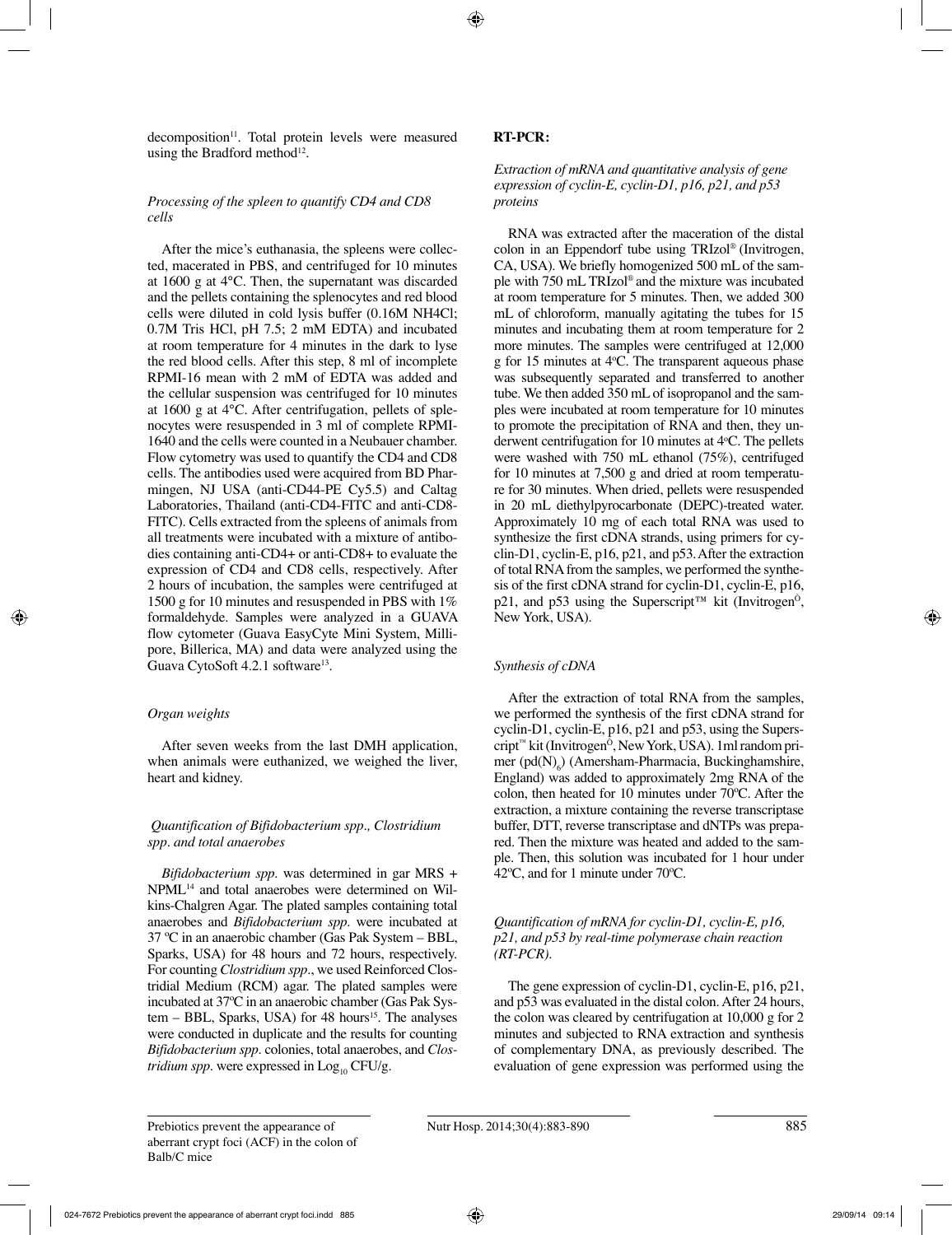RT-PCR technique, in which the expression of these mR-NAs was compared with the expression of the mRNA of b-actin, a constitutive gene. To this end, approximately 2 mg of total cDNA from the distal colon was used for the RT-PCR, in a 50 ml reaction that contained 0.45 nmol of sense and antisense primers suitable for each gene<sup>16,17</sup>, 20 U/ml of RNAse inhibitor, and 12.5 ml of SYBR Green PCR Master Mix (Life Technologies do Brasil Ltda, São Paulo, SP). The cycling conditions were 95°C for 10 minutes followed by 40 cycles of 94°C for 1 minute, 56°C for 1 minute, and 72°C for 2 minutes. The quantification of transcriptional gene expression was performed using the Gene Amp<sup> $\dot{o}$ </sup> 5700 Sequence Detection System Version 1.3 software (Applied Biosystems, São Paulo, SP). The quantification of the transcriptional gene expression was performed using the Gene Amp<sup>o</sup> 5700 Sequence Detection System Version 1.3 software (Applied Biosystems, São Paulo, SP)<sup>17</sup>.

The quantification of the transcriptional gene expression was performed using the Gene AmpÒ 5700 Sequence Detection System Version 1.3 software (Applied Biosystems).

#### *Statistical analysis*

Results are expressed as measures of central trend means, and standard deviations (mean±SD). All tests were performed using the Statistical Analysing System 9.1 software USA). Comparisons between three or more independent groups were performed by variance analysis (ANOVA) for data with a normal distribution. If there were statistical differences, we used the Tukey's multiple comparison tests and Lilliefors non-parametric test to detect groups that differed. The value (p) was fixed at 5% to obtain 95% of reliability in the comparisons for Tukey's test

#### **Results**

*Count of aberrant crypt foci (ACF) in the proximal, middle and distal colon*

In treatments (INL and FOS) where did not receive the inoculated by DMH, it was not observe ACF in any segments of the intestine, significantly differing on control for both FCA≤3 and FCA>3. In the proximal colon, only the FOSCA treatment presented FCA≤3 significantly lower when compared to the control (p<0.05). In the middle and distal colon, the INLCA treatment presented FCA≤3 significantly lower when compared to FOSCA and Control group. The FOSCA group also presented lower values when compared to control group ( $p<0.05$ ). In relation of FCA $>3$  in the middle colon INLCA and FOSCA groups presented lower values compared to control Group (p<0.05). In the distal colon, the FOSCA treatment presented lower values when compared to INLCA and Control group (p<0.05). The INLCA group also presented lower values when compared to control group  $(p<0.05)$ .

#### *Catalase activity in the liver and distal colon and Organs weights*

The catalase activity in the liver did not differ in any treatment analyzed regarding control (C-) (p>0.05) (Data not shown). However, this activity in the distal colon for treatments INL, INLCA and FOSCA was lower, differing significantly from the control  $(C<sub>-</sub>)$  ( $p<0.05$ ). In the liver, it was observed greater weight for the INLCA, FOS and FOSCA treatments, differing from the C- (p<0,05) treatment, and in the kidney, it was observed a higher weight for the INL, INLCA, FOS and FOSCA treatments, differing from the  $C-$  ( $p<0.05$ ) treatment. In the heart and spleen, no differences were observed for any treatment (p>0.05). (Data not shown).

### *Flow cytometry of spleen cells*

The count of CD4 cells was not different in any treatment compared to control (C-) (Lilliefors' non-parametric test, p=0.01). For CD8 cells, the count also did not differ in any treatment compared to the control (p>0.05) (Turkey's test) and the CD4/CD8 ration was

| <b>Table I</b>                    |                                                                                |  |  |  |
|-----------------------------------|--------------------------------------------------------------------------------|--|--|--|
| Genes                             | <b>Primers</b>                                                                 |  |  |  |
| Ciclina D1(Rajkumar et al.; 2007) | Sense: 5'-CATCAAGTGTGACCCGGACTG-3'<br>Antisense: 5'-CCTCCTCCTCAGTGGCCTTG-3'    |  |  |  |
| Ciclina-E (Nakade, et al.; 2009)  | Sense: 5'-AGACCCACACCAACAGCTTG-3'<br>Antisense: 5'-TCATTCTGTCTCCTGCTCGC-3'     |  |  |  |
| p16 (Muddhasani, et al.; 2008)    | Sense: 5'- ATCTGGAGCAGCATGGAGTC-3'<br>Antisense: 5'-TCGAATCTGCACCGTAGTTG-3'    |  |  |  |
| p21 (Muddhasani, et al.; 2008)    | Sense: 5'-GTCAGGCTGGTCTGCCTCCG-3'<br>Antisense:5'-CGGTCCCGTGGACAGTGAGCAG-3'    |  |  |  |
| $p53$ (Hailfinger, et al.; 2007)  | Sense: 5'- GGAGACATTTTCAGGCTTATGG -3'<br>Antisense:5'-GAAGGGACAAAAGATGACAGG-3' |  |  |  |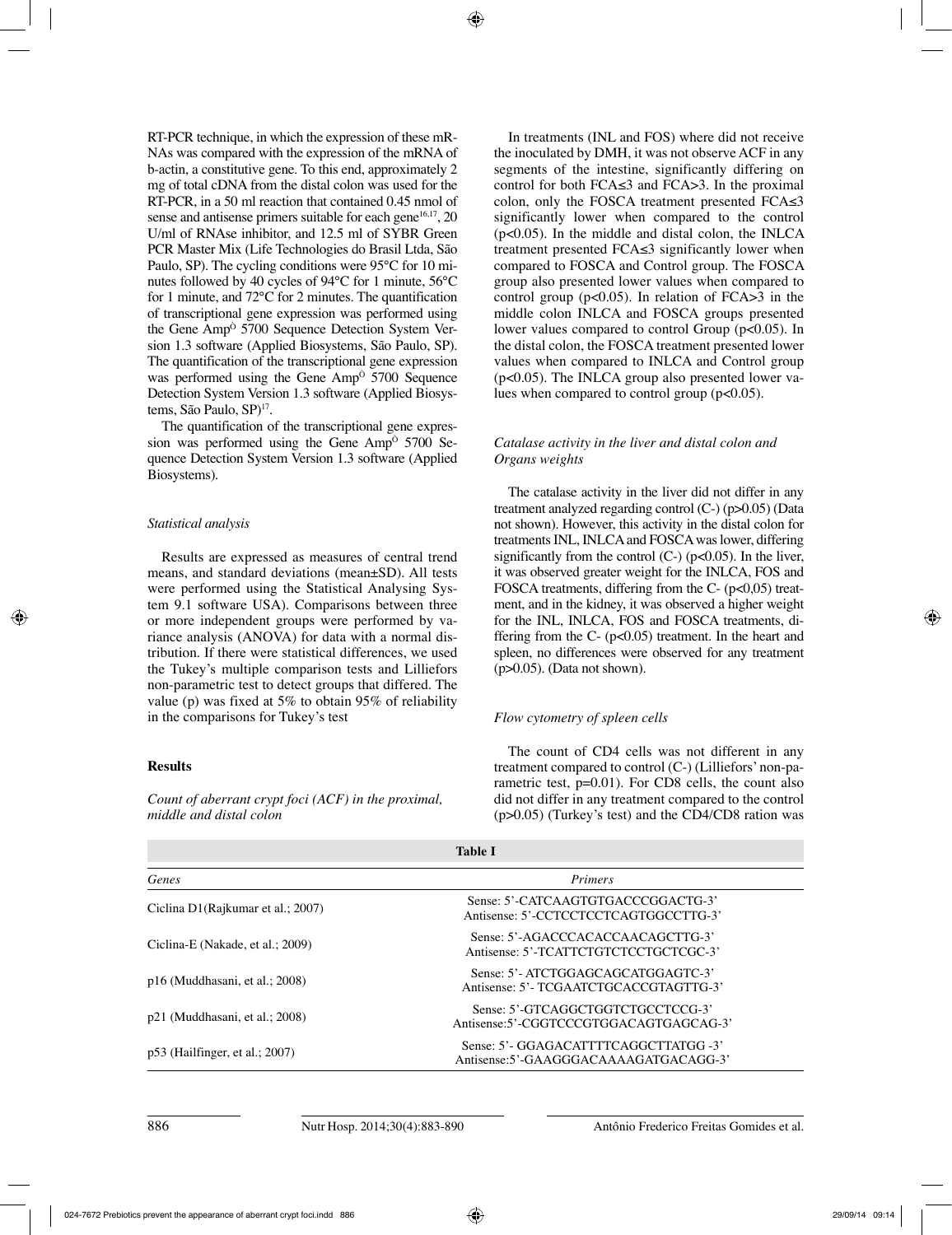#### **Table II**

*Number of aberrant crypt foci (ACF) with three or less crypts in the proximal, middle and distal colon and number of ACF with more than three crypts in the middle and distal colon of Balb/C mice exposed to DMH (20mg/Kg) for eight weeks.*

| <i>Treatments</i> |                            | Less or Equal to 3 ACF      |                             |                            | More than 3 ACF            |  |
|-------------------|----------------------------|-----------------------------|-----------------------------|----------------------------|----------------------------|--|
|                   | Proximal colon             | Middle colon                | Distal colon                | Middle colon               | Distal colon               |  |
| $C-$              | $3.5 \pm 0.7$ <sup>a</sup> | $30.5 \pm 7.7$ <sup>a</sup> | $39.5 \pm 6.3^{\circ}$      | $5.0 \pm 1.4^a$            | $8.0 \pm 1.4^{\text{a}}$   |  |
| <b>INL</b>        | $0.0 \pm 0.0^b$            | $0.10^{6}$                  | $0.0 \pm 0.0^b$             | $0.0 \pm 0.0^b$            | $0.0 \pm 0.0^b$            |  |
| <b>INLCA</b>      | $2.5 \pm 0.7^{\text{a}}$   | $5.5 \pm 0.8$ °             | $8.5 \pm 0.7$ °             | $1.5 \pm 0.3$ °            | $3.0 \pm 0.0$ <sup>c</sup> |  |
| <b>FOS</b>        | $0.0 \pm 0.0^b$            | $0.0 \pm 0.0^b$             | $0.0 \pm 0.0^b$             | $0.0 \pm 0.0^b$            | $0.0 \pm 0.0^b$            |  |
| <b>FOSCA</b>      | $1.5 \pm 0.5$ <sup>c</sup> | $16.5 \pm 2.1$ <sup>d</sup> | $24.5 \pm 2.3$ <sup>d</sup> | $1.5 \pm 0.5$ <sup>c</sup> | $1.7 \pm 0.5$ <sup>d</sup> |  |

Data are reported as mean ± S.D. C-: AIN93M without fibers+DMH; INL: AIN93M with inulin; INLCA: AIN93M with inulin+DMH; FOS: AIN93M with FOS (fructooligosaccharide); FOSCA: AIN93M with FOS + DMH. a,b,c,d Averages followed by the same letter in the column do not significantly differ in the Tukey's test at 5% probability. Not significant according to Tukey's test at 5% probability.

| Table III                                                                                                 |  |  |  |  |
|-----------------------------------------------------------------------------------------------------------|--|--|--|--|
| Levels of hepatic and distal colon Catalase – $CAT(U/mg$ protein). Liver and kidney weight of Balb/C mice |  |  |  |  |
| exposed to DMH (20mg/kg for eight week).                                                                  |  |  |  |  |

| <i>Treatment</i> | Catalase $(U/mg$ proteín)     |                              | Organ weights/g              |                              |
|------------------|-------------------------------|------------------------------|------------------------------|------------------------------|
|                  | CAT distal colon              | <b>CAT Liver</b>             | Liver                        | Kidney                       |
| $C-$             | $0.91 \pm 0.78$ <sup>a</sup>  | $0.92 \pm 0.37$ <sup>a</sup> | $1.23 \pm 0.16^a$            | $0.21 \pm 0.05^{\text{a}}$   |
| INL              | $0.04 \pm 0.03^b$             | $0.34 \pm 0.15^{\text{a}}$   | $1.31 \pm 0.17^{a,b}$        | $0.45 \pm 0.06^b$            |
| <b>INLCA</b>     | $0.05 \pm 0.02^b$             | $0.67 \pm 0.65^{\text{a}}$   | $1.64 \pm 0.12^b$            | $0.51 \pm 0.02^b$            |
| <b>FOS</b>       | $0.18 \pm 0.07$ <sup>ab</sup> | $0.72 \pm 0.31$ <sup>a</sup> | $1.66 \pm 0.25^{\circ}$      | $0.53 \pm 0.08$ <sup>b</sup> |
| <b>FOSCA</b>     | $0.02 \pm 0.03^b$             | $0.88 \pm 0.42$ <sup>a</sup> | $1.63 \pm 0.21$ <sup>b</sup> | $0.50 \pm 0.06^b$            |

a,bDifferent letters indicate statistical significances between the groups (p<0.05), according to the Anova one-way. Data are reported as mean±S.D. C-:AIN93M without fibers+DMH; INL: AIN93M with inulin; INLCA: AIN93M with inulin+DMH; FOS: AIN93M with FOS (fructooligosaccharide); FOSCA: AIN93M diet with FOS + DMH.

not different for any treatment compared to the control (C-) (Lilliefors's non-parametric test, p=0.01). (Data not shown).

#### *Quantification of Bifidobacterium spp., Clostridium ssp., total anaerobes and measurement of fecal pH.*

The count of *Clostridium spp.*, *Bifidobacterium spp*. and total anaerobes did not differ compared to the control  $(C<sub>-</sub>)$ , for any evaluated treatment  $(p>0.05)$ . The pH of colon stool also did not differ for any treatment.

#### *RT-PCR*

There was no significant difference compared to control (C-) regarding any treatment for the gene expression of p53, p21 and cyclin-E proteins (p>0.05). The FOSCA treatment differed from the control (C-), with a higher gene expression of p16 protein (p<0.05). The INL treatment differed from the control (C-), INL-CA and FOSCA, with a higher gene expression of cyclin-D1 protein (p<0.05).

#### **Discussion**

Inulin prebiotics have been observed to exert preventive effects on ACF formation in the proximal, middle and distal colon, while FOS has also been reported to have the same effect in the middle and distal colon. ACF are morphologically characterized by abnormal crypts in the surface mucous of the colon and may undergo further development into colorectal cancer (CRC)  $(6)$ . DMH and azoxymethane (AOM) are the most commonly used drugs in ACF induction, as they elicit the proliferation of these foci in the colon in great numbers, mainly in the sigmoid portion<sup>18</sup>.

It is known that inulin and FOS decrease the appearance of ACF in mice induced with AOM by stimulating the growth of intestinal microbiota<sup>19,20</sup>. In the present study, inulin treatment led to a significant reduction in ACF with three or less crypts in the proximal, middle and distal colon, as well as a significant decrease in the number of ACF with more than three crypts in the middle and distal colon. FOS was efficient in reducing the occurrence of ACF (containing any number of crypts) only in the middle and distal colon.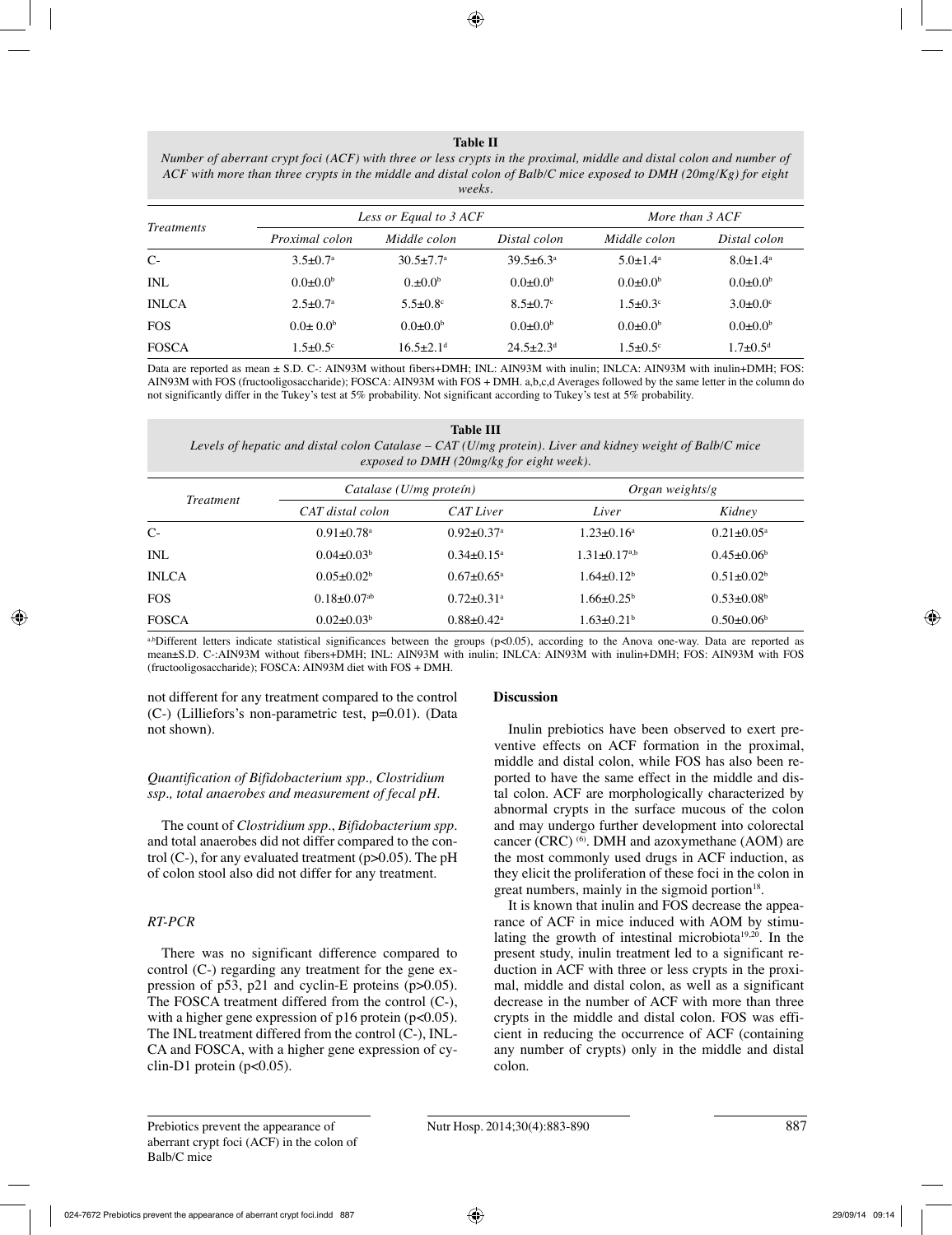**Table IV**

*Average count of bacteria (Log<sub>10</sub> UFC/g) and the pH of feces in the colon of mice undergoing different treatments.* 

|                  | Average count of bacteria |                               |                               |                   |  |
|------------------|---------------------------|-------------------------------|-------------------------------|-------------------|--|
| <i>Treatment</i> | Bifidobacterium spp.      | Clostridium spp.              | Total anaerobes PH            |                   |  |
| $C-$             | $7.99 \pm 0.63^*$         | $8.81 \pm 0.06$ <sup>AB</sup> | $8.73 \pm 0.795$ <sup>*</sup> | $6.93 \pm 0.51^*$ |  |
| <b>INL</b>       | $7.93 \pm 0.60^*$         | $8.91 \pm 0.18$ <sup>AB</sup> | $8.85 \pm 0.07^*$             | $6.94 \pm 0.66^*$ |  |
| <b>INLCA</b>     | $8.27 \pm 0.06^*$         | $8.81 \pm 0.13$ <sup>AB</sup> | $8.86 \pm 0.18^*$             | $7.33 \pm 0.05^*$ |  |
| <b>FOS</b>       | $8.87 \pm 0.87^*$         | $9.36 \pm 0.39$ <sup>AB</sup> | $9.57 \pm 0.14^*$             | $6.62 \pm 0.63^*$ |  |
| <b>FOSCA</b>     | $8.16 \pm 0.02^*$         | $9.12 \pm 0.06$ <sup>AB</sup> | $9.55 \pm 0.21^*$             | $7.28 \pm 0.12^*$ |  |

Data are reported as mean ± S.D. C-: AIN93M without fibers+DMH; INL: AIN93M with inulin; INLCA: AIN93M with inulin+DMH; FOS: AIN93M with FOS (fructooligosaccharide); FOSCA: AIN93M with FOS + DMH. AB Averages followed by the same letter in the column do not significantly differ in the Tukey's test at 5% probability. "Not significant according to Tukey's test at 5% probability.

| <b>Table V</b>                                                                              |  |  |  |  |
|---------------------------------------------------------------------------------------------|--|--|--|--|
| RT-PCR for quantification of p53, p21, p16, Cyclin E and Cyclin D1 mRNA in the distal colon |  |  |  |  |
| of Balb/C mice exposed to DMH ( $20mg/Kg$ ) for eight weeks.                                |  |  |  |  |

| <i>Treatment</i> | $P53$ / $\beta$ actin         | $P21/ \beta$ actin           | $P16/ \beta$ actin           | Cyclin $E/\beta$ actin        | $Cyclin D1/\beta$ actin      |
|------------------|-------------------------------|------------------------------|------------------------------|-------------------------------|------------------------------|
| $C-$             | $0.25 \pm 0.04$ <sup>a</sup>  | $0.88 \pm 0.90^{\circ}$      | $0.07 \pm 0.04$ <sup>a</sup> | $0.30 + 0.21$ <sup>b</sup>    | $0.04 + 0.21$ <sup>b</sup>   |
| INL              | $0.72 \pm 0.40^{\circ}$       | $0.45 + 0.17$ <sup>a</sup>   | $0.01 \pm 0.00$ <sup>a</sup> | $0.64 \pm 0.21$ <sup>ab</sup> | $0.48 \pm 0.36^{\circ}$      |
| <b>INLCA</b>     | $0.21 + 0.16^a$               | $0.29 \pm 0.20$ <sup>a</sup> | $0.00 \pm 0.00$ <sup>a</sup> | $0.54 + 0.36$ <sup>ab</sup>   | $0.24 + 0.18b$               |
| <b>FOS</b>       | $1.04 \pm 0.60$ <sup>ab</sup> | $0.45 \pm 0.29$ <sup>a</sup> | $0.01 \pm 0.00$ <sup>a</sup> | $0.36 \pm 0.31$ <sup>b</sup>  | $0.32\pm0.28$ <sup>ab</sup>  |
| <b>FOSCA</b>     | $1.28 \pm 0.58$ <sup>ab</sup> | $0.23 \pm 0.10^a$            | $0.67 \pm 0.31^{\circ}$      | $0.32\pm0.29^b$               | $0.01 \pm 0.00^{\mathrm{b}}$ |

a,bDifferent letters indicate statistical significances between the groups ( $p<0.05$ ), and groups with the same letter do not differ statistically (one-way ANOVA). Data are reported as mean±S.D. C-:AIN93M without fibers+DMH; INL: AIN93M with inulin; INLCA: AIN93M with inulin+DMH; FOS: AIN93M with FOS (fructooligosaccharide); FOSCA: AIN93M diet with FOS + DMH.

Catalase (CAT) is one of the main systems of defense against oxidative stress, since it rapidly converts  $H_2O_2$  into  $H_2O$  and  $O_2$ <sup>21</sup>. In the process of biological oxidation, CAT plays an important role in protecting the liver and other organs from the toxic effects of many xenobiotics, thereby representing a cellular defense mechanism against reactive species<sup>23</sup>. Here, treatment with DMH and no fibers (C-) induced a greater number of ACF, which justified the high levels of catalase observed in this treatment group, since this enzyme represents an important defense mechanism in the body (Novaes et al. 2012). The mice groups treated with inulin or FOS showed lower levels of catalase and ACF number. We believe that in the distal colon, a decrease in catalase activity and a probable decrease in oxidative stress in the presence of prebiotics are important in preventing the appearance of ACF when mice are treated with DMH.

There are reports in the literature on the benefits of prebiotic treatment on adenomas and tumors of the colon. Studies in mice using the prebiotics inulin and FOS separately<sup>24,25</sup> or in combination<sup>26</sup> demonstrated their inhibitory effects on the formation of ACF<sup>19,24,25</sup>, through the activation of lymphocytes. In a study with mice, the authors revealed a decrease in the CD4/CD8 cell ratio in the spleen and mesenteric lymph nodes following inulin treatment. CD8 cells protect against the appearance of adenomas in the colon, thus suggesting that the prebiotic effects could involve these immune cells24. Our results did not show a decrease in the CD4/ CD8 ratio in the spleen, although treatment with prebiotics was efficient in preventing the appearance of ACF in the colon of mice.

We observed a decline in the weight of the liver in C- and INL-treated mice and of the kidney in C-treated animals, suggesting a change in organ homeostasis caused by DMH. These results indicate that inulin and FOS may protect the liver and kidney from changes in homeostasis. In a study with mice using FOS and inulin and evaluating the microbiota of the cecum and colon, no differences were observed in the weights of the liver, kidney, spleen and heart <sup>26</sup>.

An increase in bifidobacteria in the intestinal microbiota has been shown to improve the health of patients with chronic gastrointestinal diseases and the elderly. Bifidobacteria suppress many bacteria that produce carcinogenic enzymes<sup>27</sup>. Studies in animals suggest that prebiotics may have a preventive effect against the development of tumors in the colon; however, data in humans are still inconsistent. In this study, no differences were observed in the quantification of *Bifidobacterium spp*. for any of the treatments evaluated. Thus, it is not possible to suggest that these bacteria may be involved in protecting the colon of mice administered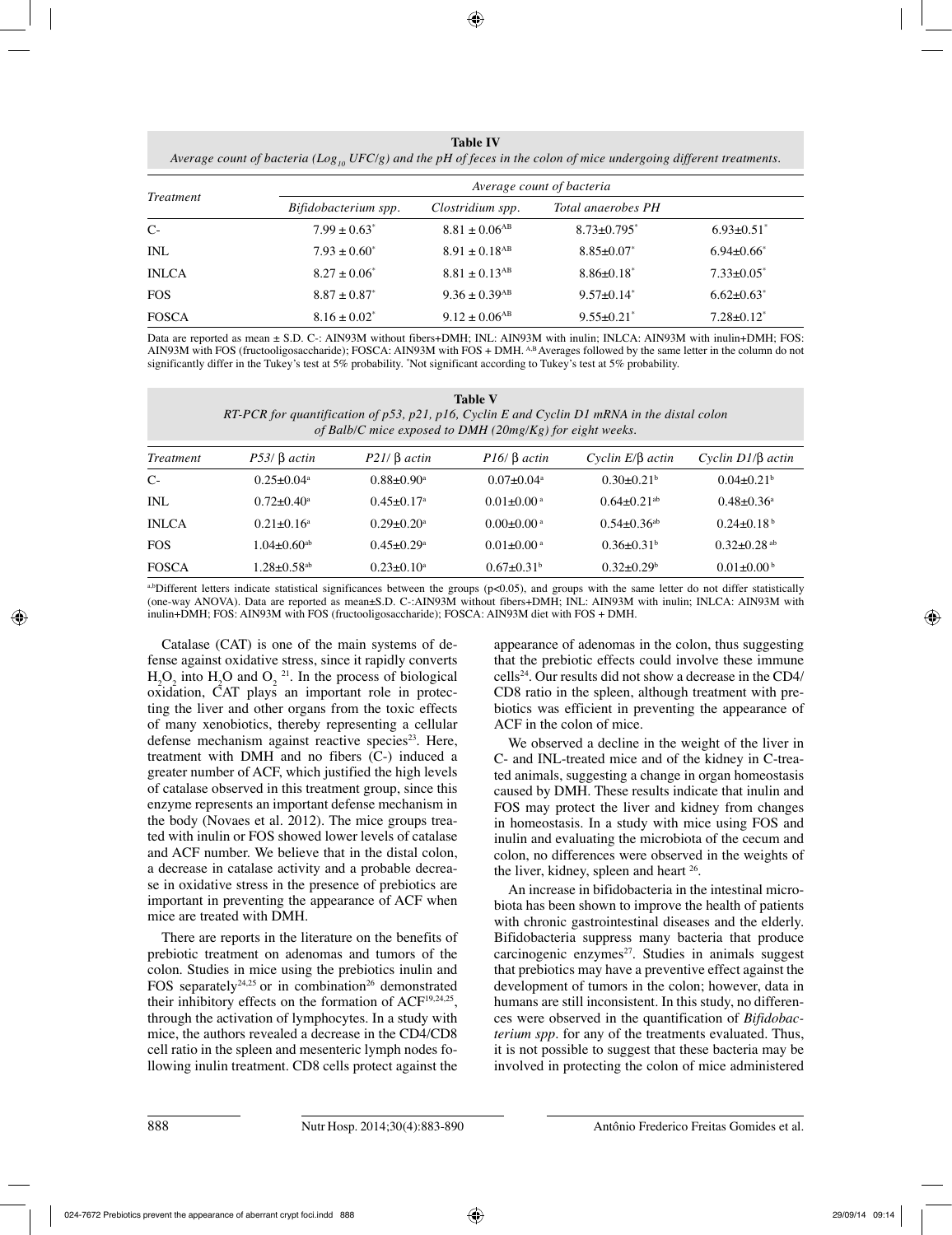DMH. Studies have shown that supplementation with prebiotics can reduce fecal pH by acting as a bactericidal 28,29. In this study, pH did not produce any differences for any of the treatments evaluated.

We also examined the gene expression of the tumor suppressors, p53, p21 and p16, and those controlling cell cycle, cyclin-E and cyclin-D1. It is known that mutations in the *TP53* gene, which encodes the p53 protein, are found in about half of all human cancers and is strongly linked to  $CCR^{30}$ . In this study, p53 gene expression was not significantly affected in any of the treatments, implying that the prebiotics FOS and inulin do not have preventive effects on the distal colon of mice as they increase the gene expression of p53.

Damaged DNA increases the concentration and activity of p53, which actives the expression of a Ckd inhibitor (CdKI), the p21 protein. p21 halts the cell cycle at  $G_1$ , allowing the cell time to repair the damaged DNA before replicating and can also bind to several proteins involved in the cell cycle and DNA repair, thereby inhibiting the progression of the cell cycle $31$ . In this study, we did not observe an increase in p21 expression in any of the treatment, indicating that prebiotic treatment did not act through p21 to prevent the effects of DMH in the distal colon. One of the reasons for the lack of change in the expression of p21 could be due to the low expression of p53. We also observed that p21 had no influence on the decreased expression of cyclin-E in any of the treatments. An increase in cyclin-E expression suggests the progression of cell cycle 32,33,34.

Mutations in CdKIs could also lead to uncontrolled cell cycle through the unregulated activation of cyclins and CdKs. For instance, the CDKN2A gene that encodes the p16 protein is an extremely common target for deletion or mutational inactivation in human tumors. Activated p16 inhibits the phosphorylation of Rb by binding to CdK-4 and blocking the formation of the cyclin-D/CdK4 complex and consequently, the expression of cyclin- $E^{34}$ . Here, we found a higher expression of p16 in the FOSCA treatment, but this was not enough to reduce the expression of cyclin-D1, since the expression of this cyclin did not differ among the treatments. However, p16 could inhibit CdK-4 (gene not measured in this study) and impede the formation of the cyclin-D1/Cdk-4 complex and consequently the phosphorylation of the retinoblastoma protein, which could be involved in preventing the appearance of ACF in the distal colon of FOSCA–treated mice.

#### **Conclusion**

The results of this study allowed us to conclude that inulin is efficient in preventing the appearance of ACF≤3 and ACF>3 in the proximal, middle and distal colon; however, a low expression of the tumor suppressors p53 and p21 was also observed. These data suggest that more studies on this prebiotic should be conducted to gain better understanding of the mechanisms underlying the prevention of ACF occurrence in the distal colon of mice. Fructooligosaccharide was efficient in reducing the numbers of ACF≤3 and ACF>3 in the middle and distal colon. This effectiveness may be attributed to the increased expression of p16. Both prebiotics also decreased catalase activity in the presence of DMH, thus suggesting lower oxidative stress in the distal colon. Considering these results, more studies are required to better understand the preventive effects of prebiotics on the incidence of ACF.

#### **Acknowledgements**

The present study was jointly supported by Federal University of Viçosa Department of Nutrition and Health, CNPQ, FAPEMIG and CAPES. All authors read and approved the final manuscript. All authors declare that they have no conflicts of interest.

#### **References**

- 1. Bird RP. Role of aberrant crypt foci in understanding the pathogenesis of colon cancer. *Cancer Letters* 1995; 93: 55- 71.
- 2. Sengottuvelan M, Senthikulmar R, Nalini N. Modulatory influence of dietary resveratrol during different phases of 1,2-dimethylhydrazine induced mucosal lipid- peroxidation, antioxidant status and aberrant crypt foci development in rat colon carcinogenesis. *Biochem Biophys Acta* 2006; 1760: 1175-1183.
- 3. Zillioto L, Barbiasan L, Rodrigues M. Lack of chemoprevention of dietary Agaricus blazei against rat colonic aberrant crypt foci. *Hum Exp Toxicol* 2003; 6: 505-511.
- 4. Zheng S, Steenhout P, Kuiran D, Qihong W, Weiping W, Hager C et al. Nutritional support of pediatric patients with cancer consuming and enteral formula with fructooligosaccharides. *Nutr Res* 2006; 26: 154-162.
- 5. Sauer J, Richter KK, Pool-Zobe BL. Physiological concentrations of butyrate favorably modulate genes of oxidative and metabolic stress in primary human colon cells. *J Nutritional Biochem* 2007; 18: 736-745.
- 6. Rose DJ, Demeo MT, Keshavarzian A, Hamaker BT. Influence of Dietary Fiber on Inflammatory Bowel Disease and Colon Cancer: Importance of Fermentation Pattern. *Nutr Rev* 2007; 65: 51-62.
- 7. Tuohy KM, Probert HM, Smejkal CW, Gibson GR. Using probiotics and prebiotics to improve gut health. *Drug Discov Today* 2003; 8: 692-700.
- 8. Reeves PG, Nielsen FH, Junior GCF. AIN-93 Purified Diets for Laboratory Rodents: Final Report of the American Institute of Nutrition Ad Hoc 73 Writing Committee on the Reformulation of the AIN-76A Rodent Diet. *J Nutr* 1993; 123: 1939-1951.
- 9. Newell L & Heddle JA. The potent colon carcinogen, 1,2 dimethylhydrazine induced mutations primarily in the colon. *Mutation Res* 2004; 564: 1–7.
- Bird RP. Observations and quantification of aberrant crypts in the murine colon treated with a colon carcinogen: preliminary findings. *Cancer Lett* 1987; 37: 147-151.
- 11. Aebi, H. Catalase in vivo. *Methods Enzymol* 1984; 105: 121-26.
- 12. Bradford M. A rapid and sensitive method for quantitation of microgram quantities of protein utilizing the principle of protein-dye-binding. *Anal Biochem* 1976; 72: 248-254.
- 13. Field CJ, Mcburney MI, Massimino S. The fermentable fiber content of the diet alters the function and composition of canine gut associated lymphoid tissue. *Veter Immunol Immunopathol* 1999; 72: 325-341.